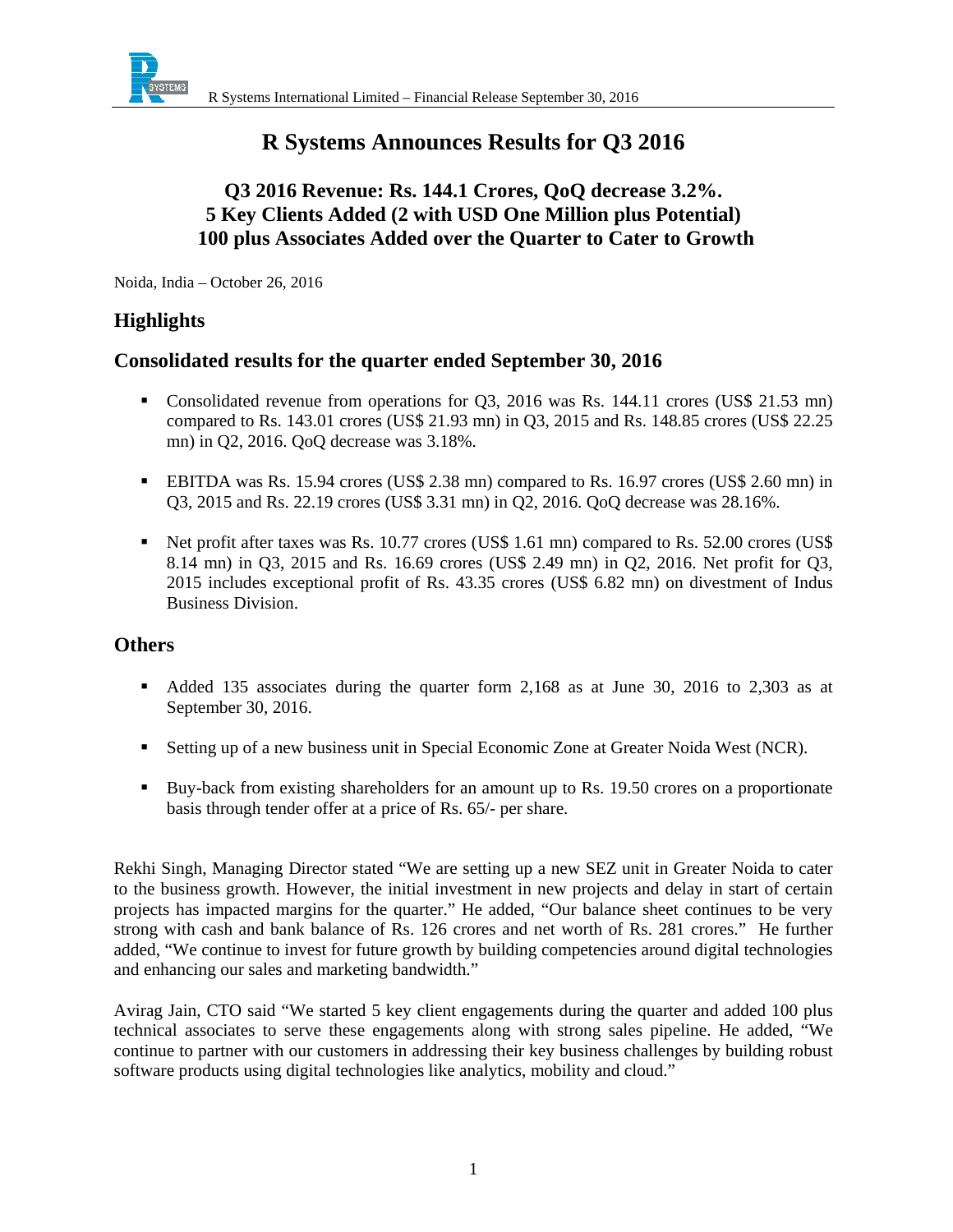

#### **Key Operational Highlights for the Quarter**

R Systems' core service offerings include Outsourced Product Engineering that are sold under our brand of iPLM (Integrated Product Life Cycle Management) IT and ITES services. Our iPLM IT Services are designed to help software product development companies accelerate their time-tomarket, make customers more competitive, and increase product life spans. Our key ITES services include customer care and technical support, analytics services, and revenue and claims management. These are delivered in multiple languages through our global delivery model.

ECnet® addresses supply chain, warehousing and inventory management. ECnet also operates as Infor Gold-certified channel partner for reselling and implementing several enterprise solutions, including enterprise resource planning, warehouse management, corporate performance management, business intelligence etc. Headquartered in Singapore, ECnet's global footprint spread across Malaysia, Thailand, China and Japan.

IBIZ is Microsoft Gold-certified partner and is specialized in deploying Microsoft business management solution suites, including enterprise resource planning, customer relationship management, point of sales, mobility, business intelligence and portals. IBIZ operates across Singapore, Malaysia, China, Indonesia, Hong Kong and India.

Our services and solutions span five major verticals including Telecom & Digital Media, Banking  $\&$ Finance, Healthcare, Manufacturing & Logistics, and Government Services. We have also expanded our capabilities horizontally with Analytics, Mobility and Cloud across the key verticals.

The quarter concluded with 5 key wins. The brief of these wins is listed below:

One of the leading global investment bank, offering mergers and acquisitions, financial restructuring and strategic consulting services, has engaged R Systems to revamp its cloud based CRM platform along with its integration with other legacy applications.

A leading Canadian technology solution and business process outsource provider dedicated to the automotive industry has engaged R Systems for enhancing  $\&$  customizing the dealership management software to increase the effectiveness of automotive sales chain.

A USA based software product company building technology that will enable large organizations to make impact analysis of proposed business changes at the code level to the multiple applications in the enterprise, has mandated R Systems to design the architecture and framework for its new solution which will help developers to visualize the application components and architecture deployed over the network.

A US state health department has engaged R Systems USA subsidiary for a system study of its existing applications and upgrading these applications compatible with the new healthcare regulatory systems.

Singapore arm of one of the leading Japanese paint manufacturers, established in sectors like architectural, industrial and protective, has engaged our Singapore subsidiary ECnet Limited to upgrade its Infor Syteline ERP.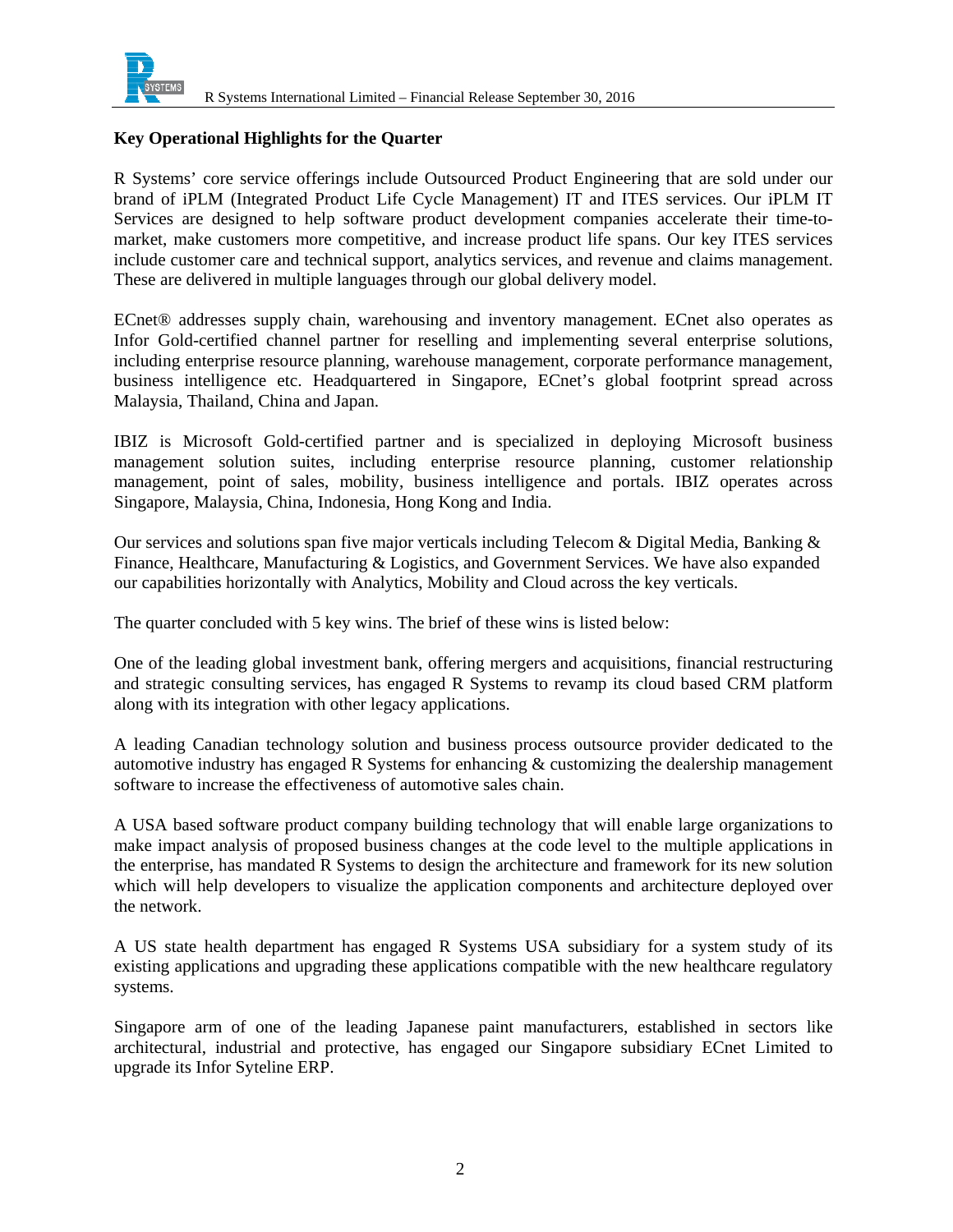

#### **Corporate and Other Matters**

The Board of Directors of the Company at its meeting held on September 14, 2016 has approved the buy-back of the Company's fully paid-up equity shares up to 3,000,000 of face value of Re. 1/- each from its existing shareholders on a proportionate basis through "Tender Offer" at a price of Rs. 65/ per equity share, payable in cash for a total consideration not exceeding Rs. 19.50 crores.

The Board of Directors of the Company by passing resolution through circulation on September 02, 2016 has approved the setting up of a new business unit in 'Special Economic Zone' (SEZ) measuring approx. 15,000 sq. ft. located at Greater Noida West (NCR).

#### **Liquidity and Shareholder Funds**

Total Consolidated Cash and bank balance, including bank deposits as at September 30, 2016, was Rs. 125.90 crores compared to Rs. 92.22 crores as at September 30, 2015 and Rs. 115.68 crores as at June 30, 2016. Total shareholder funds as at September 30, 2016 were Rs. 281.43 crores compared to Rs. 220.20 crores as at September 30, 2015 and Rs. 272.65 crores as at June 30, 2016.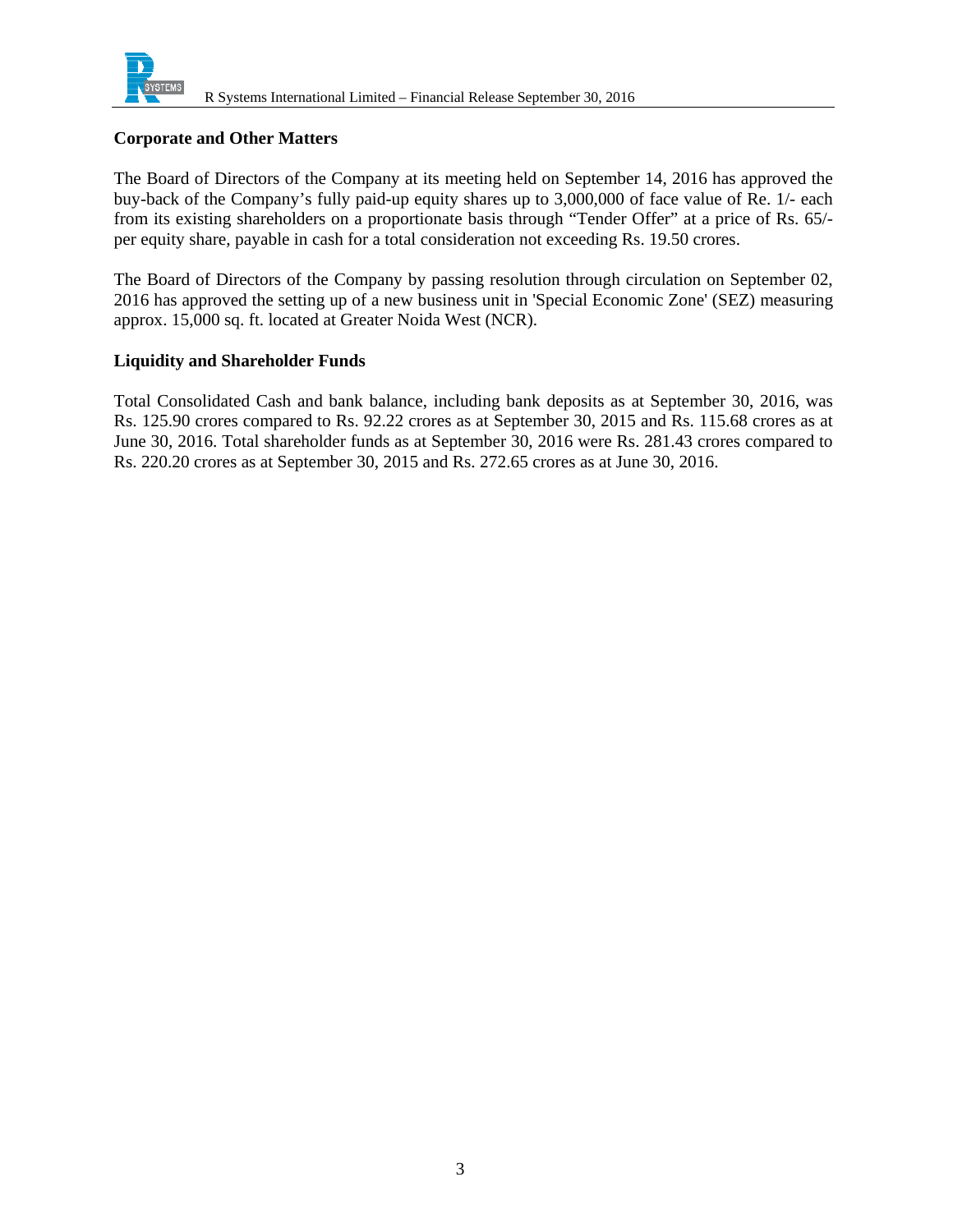

### **Consolidated Profit & Loss Statement (Un-audited) for the Quarter Ended September 30, 2016 (***As per Indian GAAP)*

|                  | (Figures in mn, except per share data)                                 |                                       |                    |                                         |
|------------------|------------------------------------------------------------------------|---------------------------------------|--------------------|-----------------------------------------|
| Sr. No.          | <b>Particulars</b>                                                     | <b>Quarter Ended</b><br>September 30, |                    | <b>Ouarter Ended</b><br><b>June 30,</b> |
|                  |                                                                        | 2016                                  | 2015               | 2016                                    |
| $\mathbf{1}$     | <b>Income</b>                                                          |                                       |                    |                                         |
| 1.1              | Income from operations                                                 | 1,441.13                              | 1,430.09           | 1,488.53                                |
| 1.2              | Other operating income                                                 | 20.07                                 | 6.08               | 13.08                                   |
|                  | <b>Total</b>                                                           | 1,461.20                              | 1,436.17           | 1,501.61                                |
| $\boldsymbol{2}$ | <b>Expenditure</b>                                                     |                                       |                    |                                         |
| 2.1              | Employee benefits expense                                              | 953.69                                | 852.09             | 939.61                                  |
| 2.2              | Depreciation and amortisation expense                                  | 29.83                                 | 26.88              | 28.03                                   |
| 2.3              | Travelling and conveyance                                              | 55.93                                 | 70.45              | 39.93                                   |
| 2.4              | Communication costs                                                    | 18.97                                 | 19.96              | 19.15                                   |
| 2.5              | Legal and professional expenses (including subcontracting<br>expenses) | 147.47                                | 153.58             | 137.76                                  |
| 2.6              | Provision for doubtful debts and advances (net)                        | (5.19)                                | (0.55)             | 6.43                                    |
| 2.7              | Other expenditure                                                      | 108.57                                | 162.82             | 122.13                                  |
|                  | <b>Total expenditure</b>                                               | 1,309.27                              | 1,285.23           | 1,293.04                                |
| 3                | Profit from operations before other income and finance<br>cost         | 151.93                                | 150.94             | 208.57                                  |
| $\overline{4}$   | Other income                                                           | 14.42                                 | $\overline{17.04}$ | 14.27                                   |
| 5                | Profit from operations before finance cost                             | 166.35                                | 167.98             | 222.84                                  |
| 6                | Finance cost                                                           | 2.58                                  | 2.33               | 1.89                                    |
| $\overline{7}$   | <b>Profit from operations before Exceptional Items</b>                 | 163.77                                | 165.65             | 220.95                                  |
| 8                | <b>Exceptional Items</b>                                               |                                       | 566.14             |                                         |
| 9                | Profit before tax                                                      | 163.77                                | 731.79             | 220.95                                  |
| 10               | <b>Provision for tax</b>                                               |                                       |                    |                                         |
| 10.1             | Current tax expenses                                                   | 55.08                                 | 197.76             | 61.56                                   |
| 10.2             | Deferred tax charge / (credit)                                         | 1.02                                  | 14.07              | (7.47)                                  |
|                  | <b>Total tax expense</b>                                               | 56.10                                 | 211.83             | 54.09                                   |
| 11               | Net profit after tax                                                   | 107.67                                | 519.96             | 166.86                                  |
| 12               | Earnings per share (Face value of Re. 1/- each)                        |                                       |                    |                                         |
| 12.1             | <b>Basic</b>                                                           | 0.85                                  | 4.10               | 1.32                                    |
| 12.2             | Diluted                                                                | 0.85                                  | 4.10               | 1.31                                    |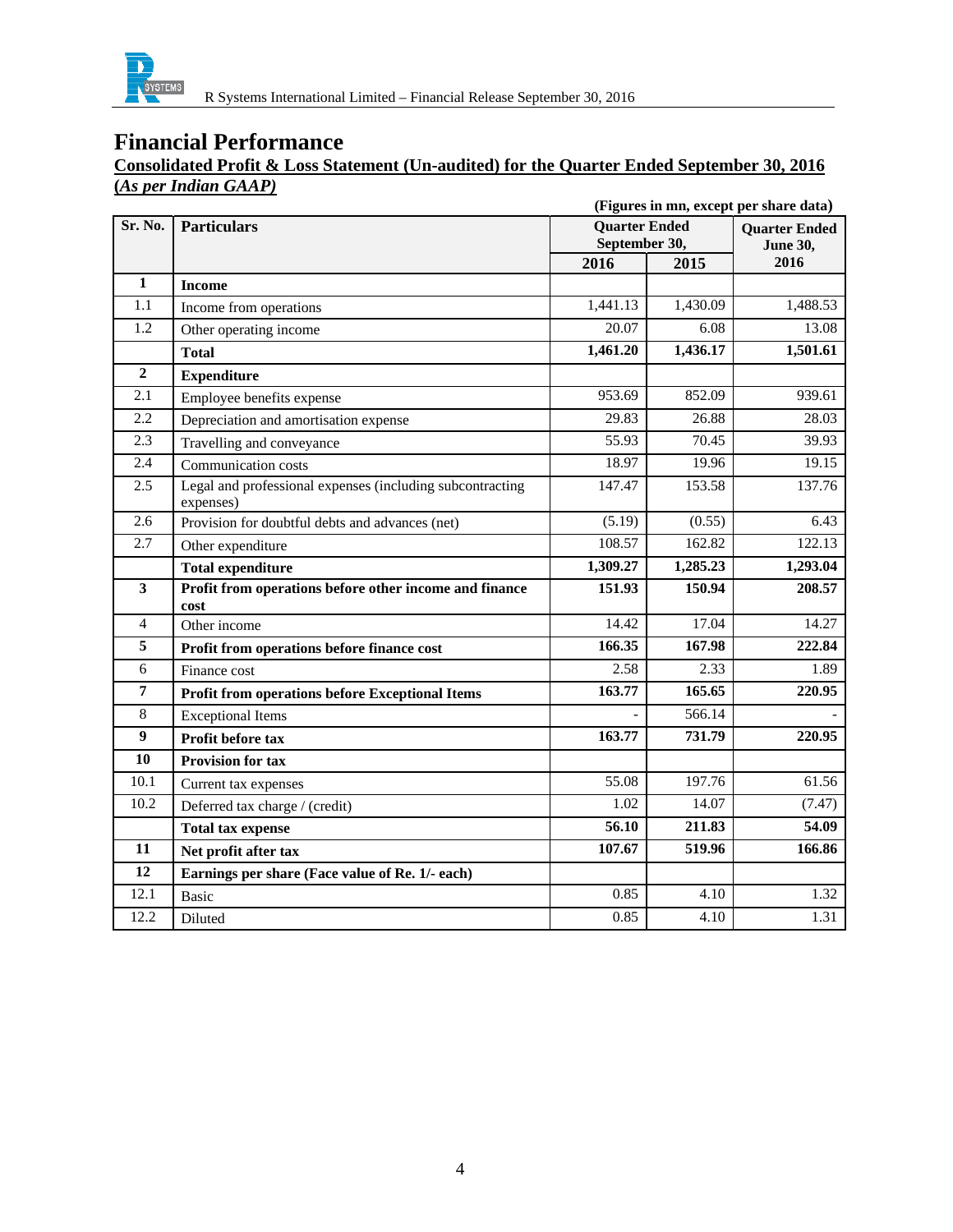

### **Consolidated Profit & Loss Statement (Un-audited) for the Nine Months Ended September 30, 2016 (***As per Indian GAAP)*

|                  | (Figures in mn, except per share data)                              |                                         |          |
|------------------|---------------------------------------------------------------------|-----------------------------------------|----------|
| Sr. No.          | <b>Particulars</b>                                                  | <b>Nine Month Ended</b><br>September 30 |          |
|                  |                                                                     | 2016                                    | 2015     |
| 1                | <b>Income</b>                                                       |                                         |          |
| 1.1              | Income from operations                                              | 4,348.35                                | 4,592.48 |
| $\overline{1.2}$ | Other operating income                                              | 41.28                                   | 23.65    |
|                  | <b>Total</b>                                                        | 4,389.63                                | 4,616.13 |
| $\overline{2}$   | <b>Expenditure</b>                                                  |                                         |          |
| 2.1              | Employee benefits expense                                           | 2,806.92                                | 2,767.99 |
| 2.2              | Depreciation and amortisation expense                               | 86.17                                   | 107.22   |
| 2.3              | Travelling and conveyance                                           | 190.87                                  | 277.43   |
| 2.4              | Communication costs                                                 | 53.94                                   | 59.61    |
| 2.5              | Legal and professional expenses (including subcontracting expenses) | 441.48                                  | 469.79   |
| 2.6              | Provision for doubtful debts and advances (net)                     | 10.05                                   | 6.92     |
| 2.7              | Other expenditure                                                   | 325.36                                  | 440.44   |
|                  | <b>Total expenditure</b>                                            | 3,914.79                                | 4,129.40 |
| 3                | Profit from operations before other income and finance cost         | 474.84                                  | 486.73   |
| $\overline{4}$   | Other income                                                        | 42.30                                   | 39.08    |
| 5                | Profit from operations before finance cost                          | 517.14                                  | 525.81   |
| 6                | Finance cost                                                        | 6.23                                    | 6.77     |
| $\overline{7}$   | <b>Profit from operations before Exceptional Items</b>              | 510.91                                  | 519.04   |
| 8                | <b>Exceptional Items</b>                                            |                                         | 566.14   |
| $\boldsymbol{9}$ | Profit before tax                                                   | 510.91                                  | 1,085.18 |
| 10               | <b>Provision for tax</b>                                            |                                         |          |
| 10.1             | Current tax                                                         | 170.28                                  | 345.21   |
| 10.2             | Deferred tax credit                                                 | (10.28)                                 | (5.43)   |
|                  | <b>Total tax expense</b>                                            | 160.00                                  | 339.78   |
| 11               | Net profit after tax                                                | 350.91                                  | 745.40   |
| 12               | Earnings per share (Face value of Re. 1/- each)                     |                                         |          |
| 12.1             | <b>Basic</b>                                                        | 2.77                                    | 5.87     |
| 12.2             | Diluted                                                             | 2.76                                    | 5.87     |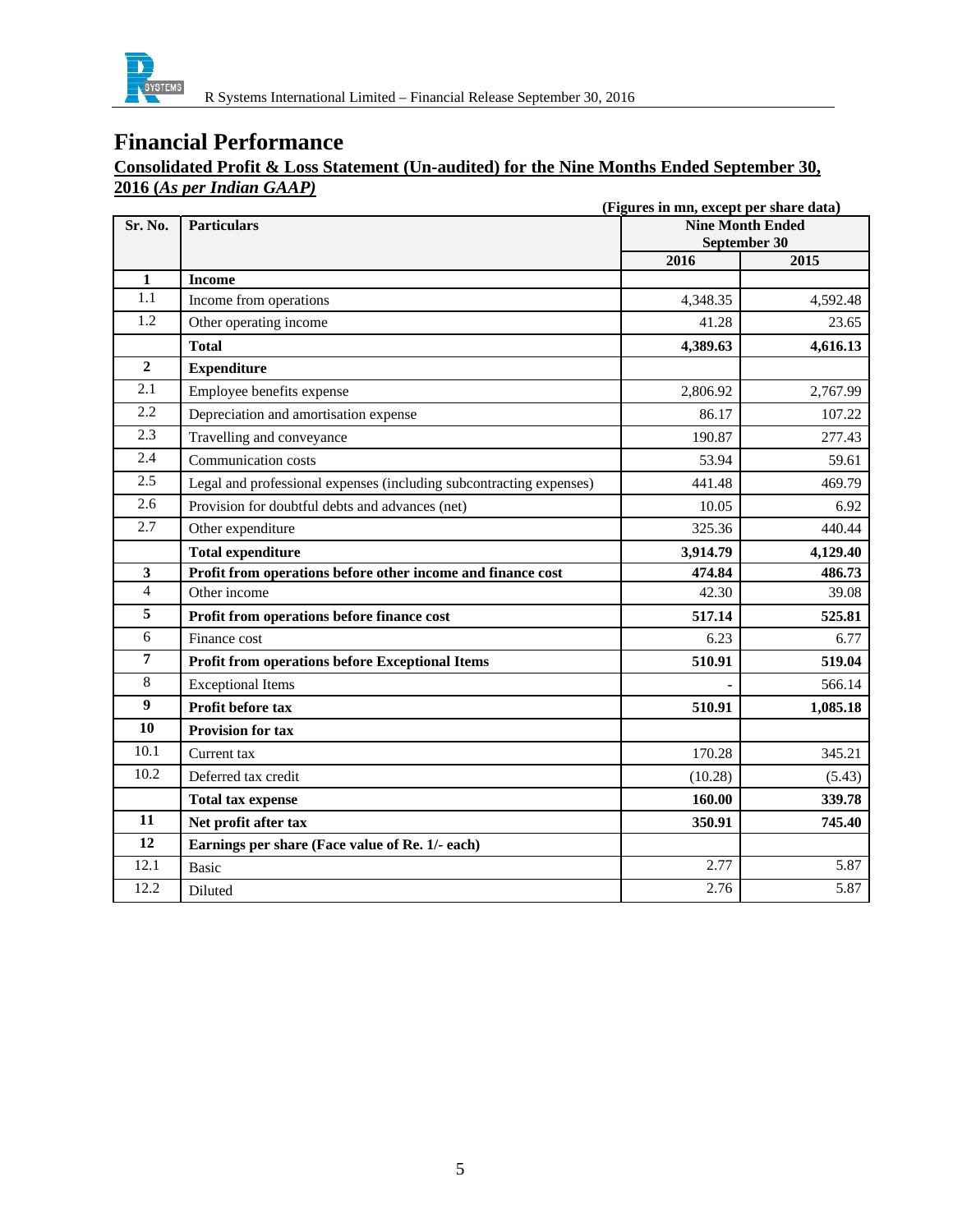

### **Consolidated Profit & Loss Statement (Un-audited) for the Quarter Ended September 30, 2016**  *(Contribution Analysis Format; Basis Indian GAAP)*

|                               |            |                |            |        |            | (Figures in mn)     |
|-------------------------------|------------|----------------|------------|--------|------------|---------------------|
| <b>Particulars</b>            | Q3 2016    |                | Q3 2015    |        |            | O <sub>2</sub> 2016 |
|                               | <b>INR</b> | US\$           | <b>INR</b> | US\$   | <b>INR</b> | US\$                |
| <b>Revenues</b>               | 1,441.13   | 21.53          | 1,430.09   | 21.93  | 1,488.53   | 22.25               |
| Cost of revenues              | 949.80     | 14.19          | 929.06     | 14.25  | 948.43     | 14.18               |
| Gross margin                  | 491.33     | 7.34           | 501.03     | 7.68   | 540.10     | 8.07                |
|                               | 34.09%     |                | 35.03%     |        | 36.28%     |                     |
| SG & A                        |            |                |            |        |            |                     |
| <b>Expenses</b>               | 331.89     | 4.96           | 331.33     | 5.08   | 318.16     | 4.76                |
|                               | 23.03%     |                | 23.17%     |        | 21.37%     |                     |
| <b>EBITDA</b>                 | 159.44     | 2.38           | 169.70     | 2.60   | 221.94     | 3.31                |
|                               | 11.06%     |                | 11.87%     |        | 14.91%     |                     |
| Depreciation and amortization | 29.83      | 0.44           | 26.88      | 0.41   | 28.03      | 0.42                |
| Income from operations before | 129.61     | 1.94           | 142.82     | 2.19   | 193.91     | 2.89                |
| exceptional items             |            |                |            |        |            |                     |
| <b>Exceptional</b> items      | ٠          | $\blacksquare$ | 566.14     | 8.91   |            |                     |
| <b>Income from operations</b> | 129.61     | 1.94           | 708.96     | 11.10  | 193.91     | 2.89                |
| Interest expense              | (0.33)     | (0.01)         | (0.29)     | (0.01) | (0.32)     | (0.01)              |
| Other income (net)            | 34.49      | 0.52           | 23.12      | 0.36   | 27.36      | 0.42                |
| Income before income tax      | 163.77     | 2.45           | 731.79     | 11.45  | 220.95     | 3.30                |
| Income tax provision          | 56.10      | 0.84           | 211.83     | 3.31   | 54.09      | 0.81                |
| Net earnings                  | 107.67     | 1.61           | 519.96     | 8.14   | 166.86     | 2.49                |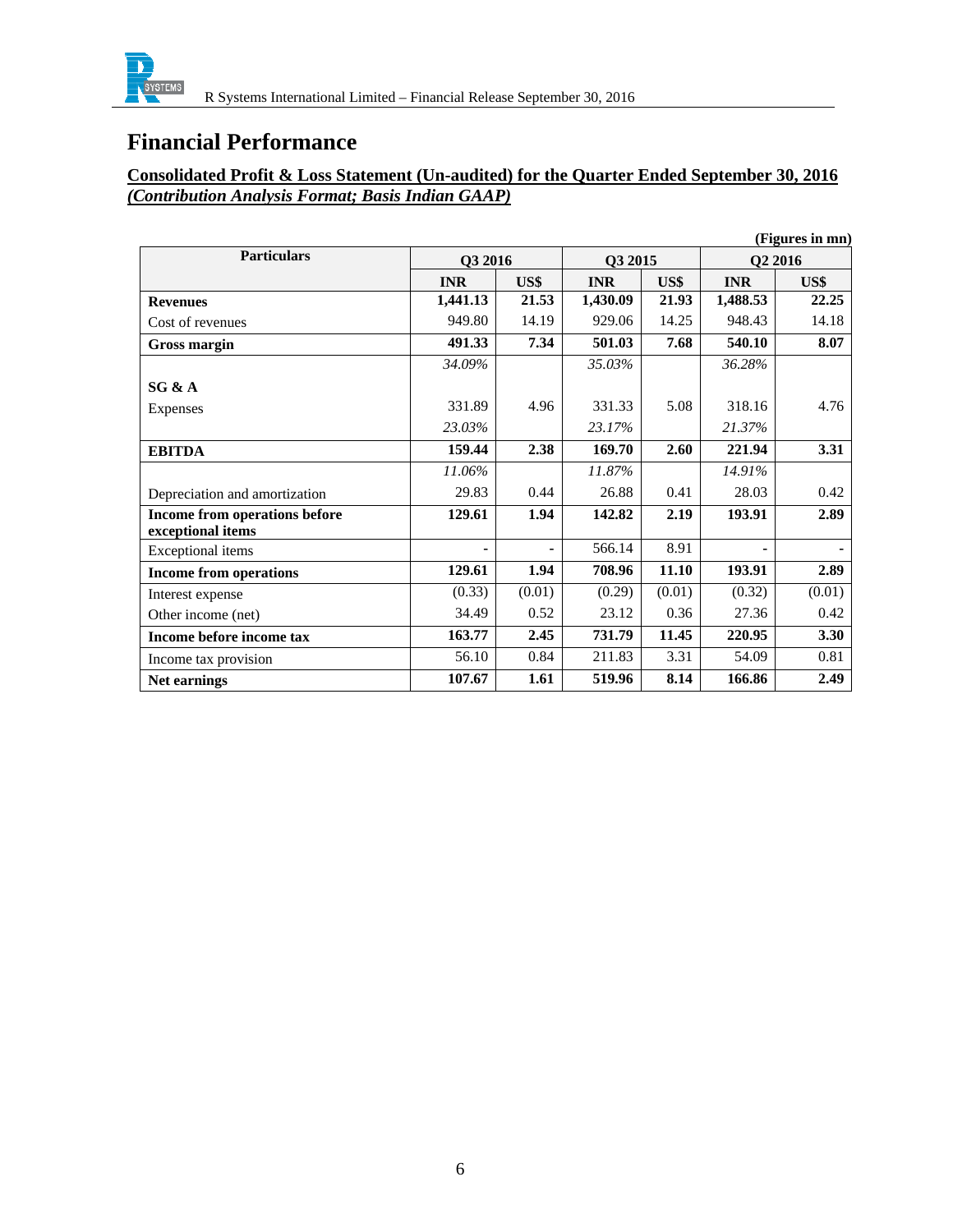

**Consolidated Profit & Loss Statement (Un- audited) for the Nine Months Ended September 30, 2016** *(Contribution Analysis Format; Basis Indian GAAP)*

| (Figures in mn, except per share data)             |            |               |            |               |
|----------------------------------------------------|------------|---------------|------------|---------------|
| <b>Particulars</b>                                 |            | Jan to Sep 16 |            | Jan to Sep 15 |
|                                                    | <b>INR</b> | US\$          | <b>INR</b> | US\$          |
| <b>Revenue</b>                                     | 4,348.35   | 64.79         | 4,592.48   | 72.26         |
| Cost of revenue                                    | 2,834.11   | 42.23         | 2,982.26   | 46.92         |
| Gross margin                                       | 1,514.24   | 22.56         | 1,610.22   | 25.34         |
|                                                    | 34.82%     |               | 35.06%     |               |
| SG & A                                             |            |               |            |               |
| <b>Expenses</b>                                    | 999.79     | 14.90         | 1,045.91   | 16.46         |
|                                                    | 22.99%     |               | 22.77%     |               |
| <b>EBITDA</b>                                      | 514.45     | 7.66          | 564.31     | 8.88          |
|                                                    | 11.83%     |               | 12.29%     |               |
| Depreciation and amortization                      | 86.17      | 1.28          | 107.22     | 1.69          |
| Income from operations before exceptional<br>items | 428.28     | 6.38          | 457.09     | 7.19          |
| <b>Exceptional</b> items                           |            |               | 566.14     | 8.91          |
| <b>Income from operations</b>                      | 428.28     | 6.38          | 1,023.23   | 16.10         |
| Interest expense                                   | (0.95)     | (0.02)        | (0.79)     | (0.01)        |
| Other income (net)                                 | 83.58      | 1.25          | 62.74      | 0.99          |
| Income before income tax                           | 510.91     | 7.61          | 1,085.18   | 17.08         |
| Income tax provision                               | 160.00     | 2.38          | 339.78     | 5.35          |
| Net earnings                                       | 350.91     | 5.23          | 745.40     | 11.73         |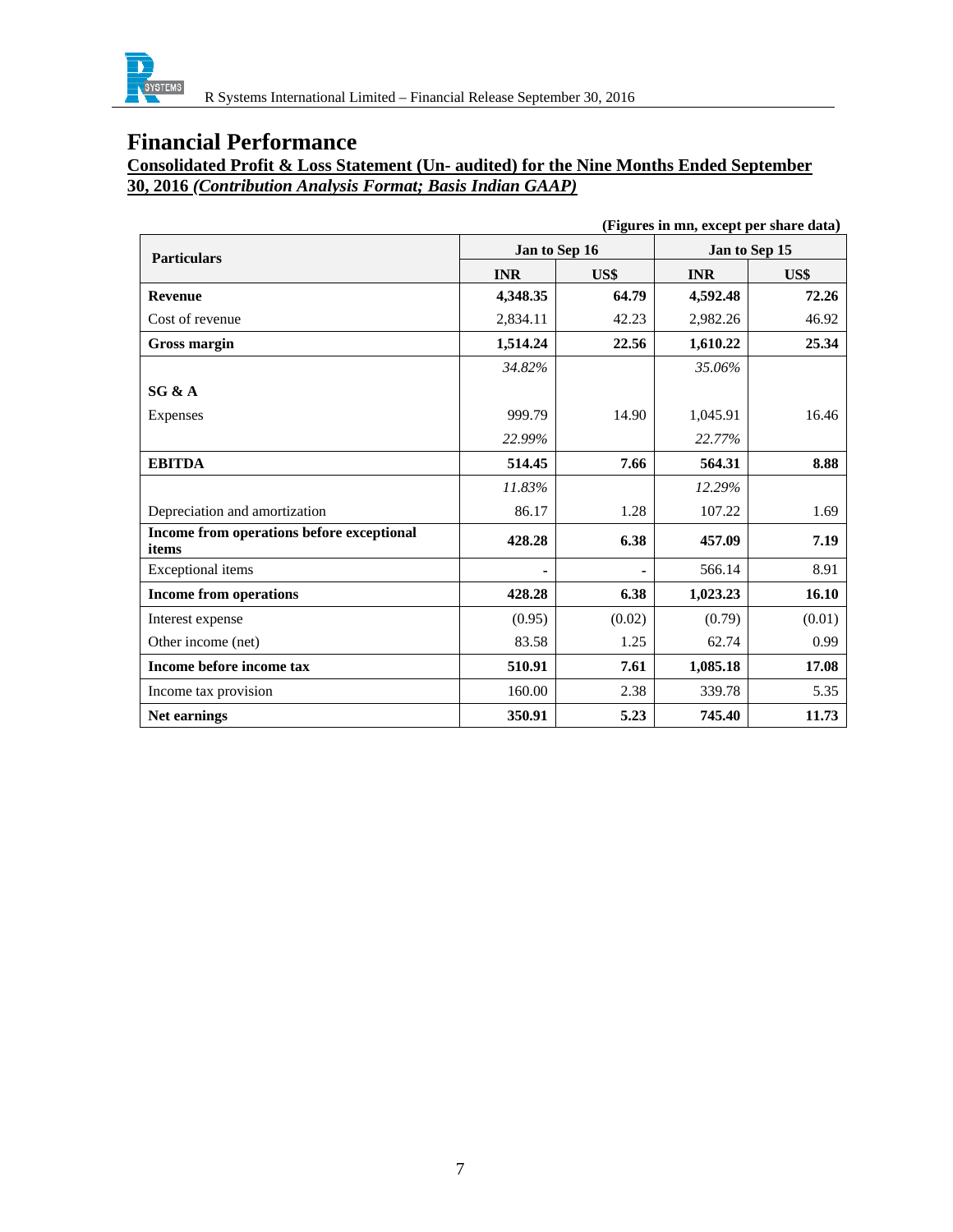

### **Consolidated Balance Sheet as at September 30, 2016 (As per Indian GAAP)**

|                                           | (Rs. in mn)        |                    |               |  |
|-------------------------------------------|--------------------|--------------------|---------------|--|
|                                           | As at              |                    |               |  |
| <b>Particulars</b>                        | September 30, 2016 | September 30, 2015 | June 30, 2016 |  |
|                                           | (Unaudited)        | (Unaudited)        | (Unaudited)   |  |
| <b>EQUITY &amp; LIABILITIES</b>           |                    |                    |               |  |
| <b>Shareholders' Funds</b>                |                    |                    |               |  |
| Share capital                             | 126.13             | 126.13             | 126.13        |  |
| Reserves and Surplus                      | 2,688.13           | 2,075.88           | 2,600.41      |  |
| <b>Sub-Total Shareholder's Funds</b>      | 2,814.26           | 2,202.01           | 2,726.54      |  |
|                                           |                    |                    |               |  |
| <b>Minority interest</b>                  |                    |                    |               |  |
| <b>Non-current liabilities</b>            |                    |                    |               |  |
| Long-term borrowings                      | 7.67               | 8.84               | 8.79          |  |
| Other long term liabilities               | 64.95              | 161.88             | 65.19         |  |
| Long-term provisions                      | 79.77              | 67.79              | 75.65         |  |
| <b>Subtotal - Non-current liabilities</b> | 152.39             | 238.51             | 149.63        |  |
|                                           |                    |                    |               |  |
| <b>Current liabilities</b>                |                    |                    |               |  |
| Trade payables                            | 414.43             | 462.29             | 390.77        |  |
| Other current liabilities                 | 280.08             | 323.33             | 335.69        |  |
| Short-term provisions                     | 190.87             | 308.03             | 195.05        |  |
| <b>Subtotal- Current Liabilities</b>      | 885.38             | 1,093.65           | 921.51        |  |
| <b>TOTAL - EQUITY AND LIABILITIES</b>     | 3,852.03           | 3,534.17           | 3,797.68      |  |
|                                           |                    |                    |               |  |
| <b>ASSETS</b>                             |                    |                    |               |  |
| <b>Non-current assets</b>                 |                    |                    |               |  |
| <b>Fixed assets</b>                       | 326.37             | 304.00             | 312.31        |  |
| Goodwill on consolidation                 | 491.91             | 565.43             | 500.80        |  |
| Non-current investments                   | 201.77             | 290.82             | 289.72        |  |
| Deferred tax assets (net)                 | 47.66              | 49.01              | 48.65         |  |
| Long-term loans and advances              | 81.57              | 60.42              | 63.43         |  |
| Other non-current assets                  | 126.94             | 70.09              | 76.96         |  |
| <b>Subtotal - Non- current assets</b>     | 1,276.22           | 1,339.77           | 1,291.87      |  |
| <b>Current assets</b>                     |                    |                    |               |  |
| <b>Current Investment</b>                 | 118.01             | 118.01             | 118.01        |  |
| Trade receivables                         | 948.55             | 887.35             | 1,025.67      |  |
| Cash and bank balance                     | 1,137.03           | 855.66             | 1,084.20      |  |
| Short-term loans and advances             | 184.58             | 198.60             | 141.55        |  |
| Other current assets                      | 187.64             | 134.78             | 136.38        |  |
| <b>Subtotal - Current Assets</b>          | 2,575.81           | 2,194.40           | 2,505.81      |  |
| <b>TOTAL - ASSETS</b>                     | 3,852.03           | 3,534.17           | 3,797.68      |  |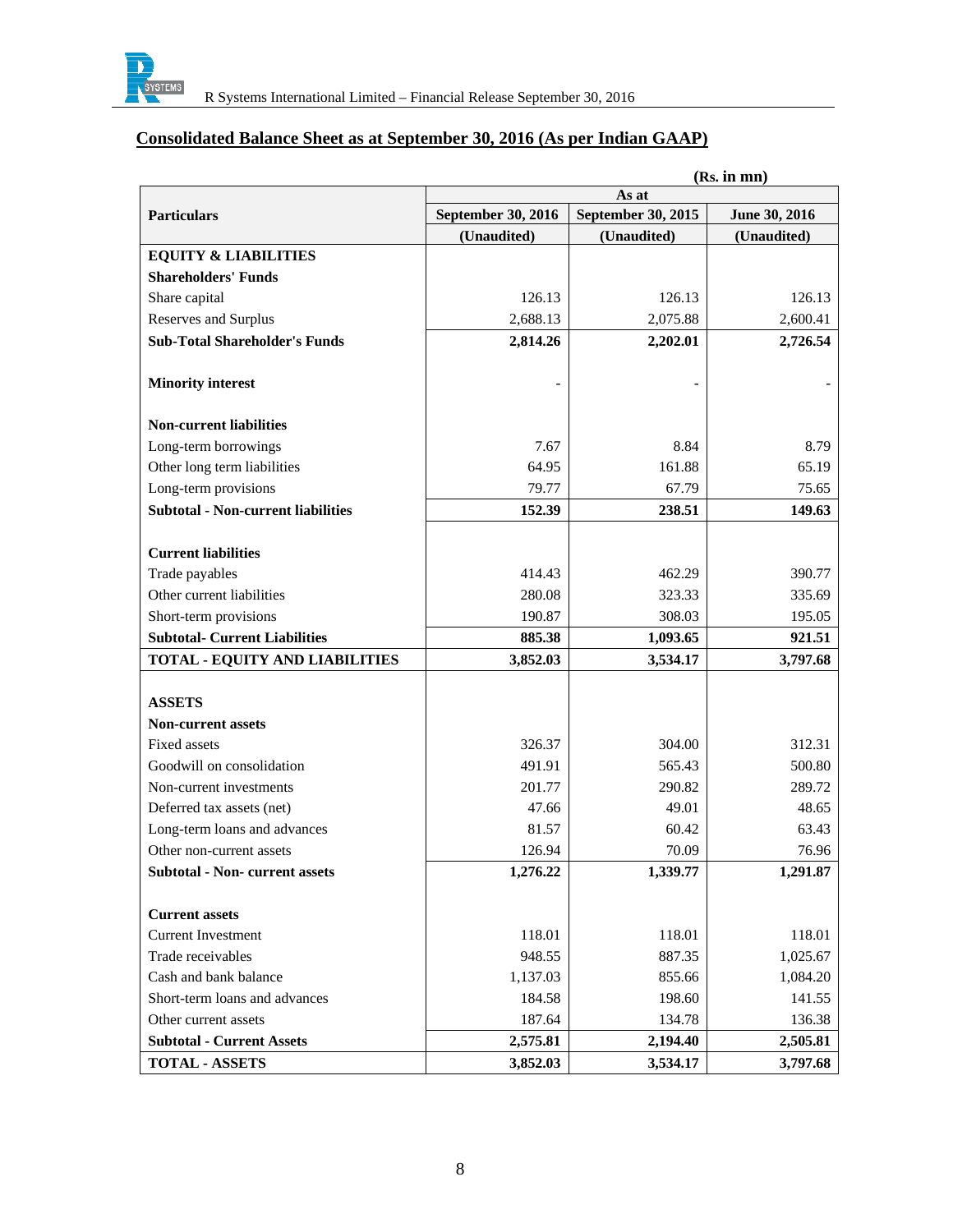

# **Consolidated Operational Data (Un-audited)**

| <b>Profitability in Percentage</b> | <b>Quarter ended</b> |              |                    |  |
|------------------------------------|----------------------|--------------|--------------------|--|
|                                    | Sep 30, 16           | Sep 30, 15   | <b>June 30, 16</b> |  |
|                                    |                      |              |                    |  |
| Revenues                           | 100.00               | 100.00       | 100.00             |  |
| Gross margin                       | 34.09                | 35.03        | 36.28              |  |
| SG & A                             | 23.03                | 23.17        | 21.37              |  |
| <b>EBITDA</b>                      | 11.06                | 11.87        | 14.91              |  |
| <b>EBT</b>                         | 11.36                | $11.58^{\#}$ | 14.84              |  |
| PAT                                | 7.47                 | $6.05^*$     | 11.21              |  |

# excluding exceptional profit.

|                                    | <b>Quarter ended</b> |            |                    |  |
|------------------------------------|----------------------|------------|--------------------|--|
| <b>Revenue from Top 10 Clients</b> | Sep 30, 16           | Sep 30, 15 | <b>June 30, 16</b> |  |
|                                    |                      |            |                    |  |
| Top 10 Clients                     | 32.95%               | 34.35%     | 31.74%             |  |
| Top 5 Clients                      | 20.96%               | 21.95%     | 19.89%             |  |
| Top 3 Clients                      | 14.61%               | 15.34%     | 13.87%             |  |
| <b>Largest Client</b>              | 6.70%                | 7.12%      | 6.37%              |  |

| <b>Revenues by Geographies</b> | <b>Quarter ended</b> |            |                    |  |
|--------------------------------|----------------------|------------|--------------------|--|
|                                | Sep 30, 16           | Sep 30, 15 | <b>June 30, 16</b> |  |
|                                |                      |            |                    |  |
| <b>USA</b>                     | 60.14%               | 61.21%     | 58.12%             |  |
| Europe                         | 18.21%               | 13.82%     | 18.03%             |  |
| SEAC (South East Asia)         | 17.15%               | 17.91%     | 18.26%             |  |
| India                          | 1.68%                | 2.28%      | 1.69%              |  |
| Others                         | 2.82%                | 4.78%      | 3.90%              |  |
| <b>Total</b>                   | 100.00%              | 100.00%    | 100.00%            |  |

|                                         | <b>Quarter ended</b> |            |                    |  |
|-----------------------------------------|----------------------|------------|--------------------|--|
| <b>Utilization (excluding trainees)</b> | Sep 30, 16           | Sep 30, 15 | <b>June 30, 16</b> |  |
|                                         |                      |            |                    |  |
| Onsite                                  | 83.31%               | 81.50%     | 84.85%             |  |
| Offshore                                | 74.22%               | 74.73%     | 77.50%             |  |
| Blended                                 | 75.74%               | 76.15%     | 78.82%             |  |

|                                  | <b>Ouarter ended</b> |            |                    |  |
|----------------------------------|----------------------|------------|--------------------|--|
| Utilization (including trainees) | Sep 30, 16           | Sep 30, 15 | <b>June 30, 16</b> |  |
|                                  |                      |            |                    |  |
| Onsite                           | 83.31%               | 81.50%     | 84.85%             |  |
| Offshore                         | 68.98%               | 70.49%     | 71.60%             |  |
| <b>Blended</b>                   | 71.24%               | 72.69%     | 73.83%             |  |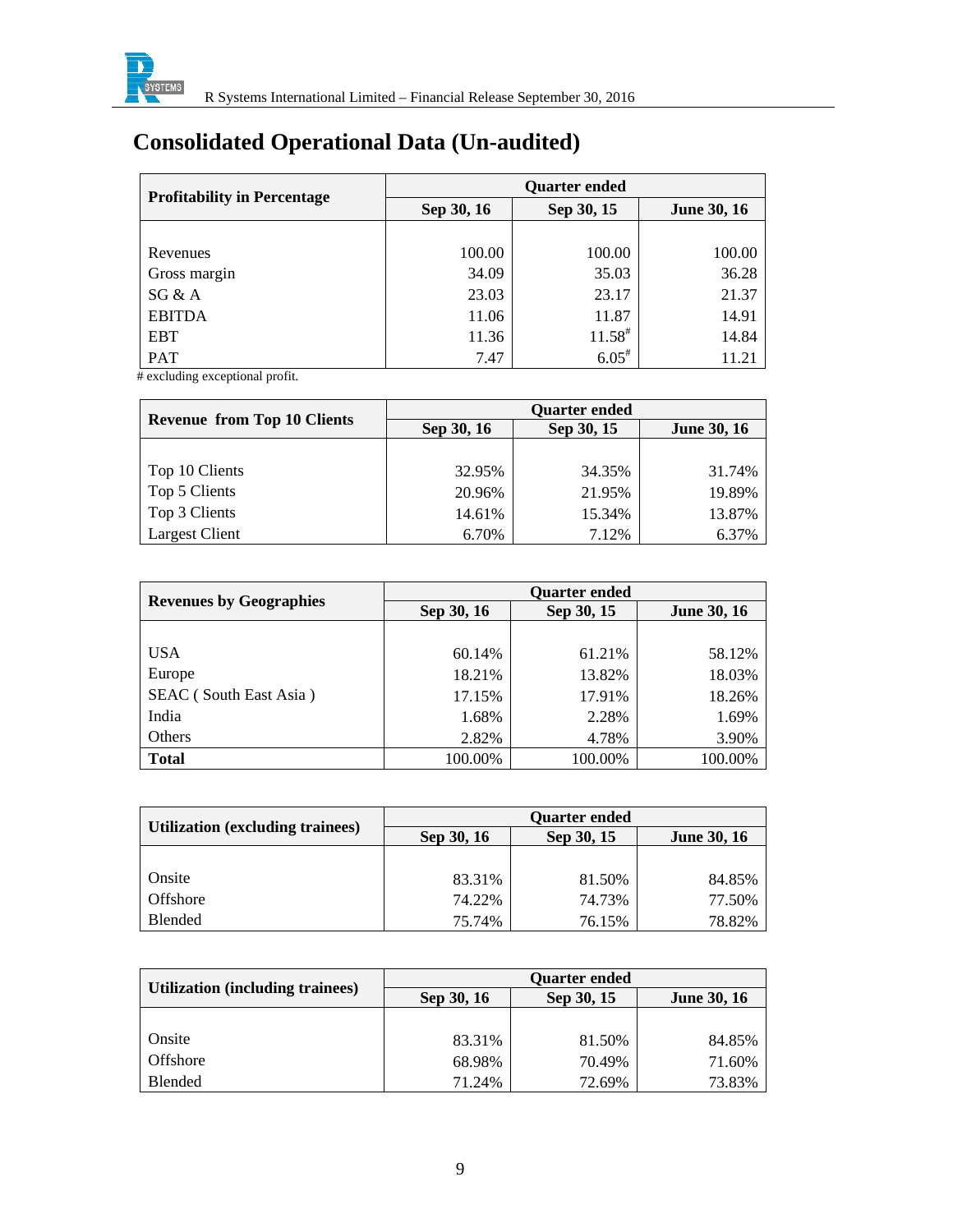

# **Consolidated Operational Data (Un-audited)**

|                          |            | As at      |                    |
|--------------------------|------------|------------|--------------------|
| <b>Human resources</b>   | Sep 30, 16 | Sep 30, 15 | <b>June 30, 16</b> |
| <b>Technical</b>         | 1,973      | 1,748      | 1,853              |
| <b>Software services</b> |            |            |                    |
| Onsite                   | 301        | 326        | 297                |
| Offshore                 | 1,165      | 1,009      | 1,111              |
| <b>BPO</b>               |            |            |                    |
| Offshore                 | 396        | 325        | 336                |
| Onsite                   |            | 9          |                    |
| <b>Trainees</b>          | 111        | 79         | 109                |
| <b>Support</b>           | 330        | 286        | 315                |
| <b>Total count</b>       | 2,303      | 2,034      | 2,168              |

|                               |            |            | (Rs. in mn, except DSO) |
|-------------------------------|------------|------------|-------------------------|
|                               |            | As At      |                         |
| <b>Key Balance Sheet Data</b> | Sep 30, 16 | Sep 30, 15 | <b>June 30, 16</b>      |
| Receivable                    | 948.55     | 887.35     | 1,025.67                |
| Receivable in days ("DSO")    | 53         | 43         | 53                      |
| Total cash and bank balance   | 1,258.99   | 922.24     | 1,156.81                |
| Fixed assets                  | 326.37     | 304.00     | 312.31                  |
| Shareholders' funds           | 2.814.26   | 2,202.01   | 2.726.54                |

|                                             | As on Sep 30, 2016  |              |
|---------------------------------------------|---------------------|--------------|
| <b>Development/Service Centres Location</b> | Covered areas in sq | No. of seats |
|                                             | ft.                 |              |
| India                                       |                     |              |
| Noida                                       | 78,679              | 1,530        |
| Chennai                                     | 5,905               | 65           |
|                                             | 84,584              | 1,595        |
| <b>USA</b>                                  |                     |              |
| Sacramento, CA                              | 9,500               | 60           |
|                                             |                     |              |
| <b>South East Asia</b>                      |                     |              |
| Singapore                                   | 8,054               | 91           |
| Malaysia                                    | 6,048               | 52           |
| Thailand                                    | 592                 | 6            |
| Indonesia                                   | 1,109               | 12           |
|                                             | 15,803              | 161          |
| <b>Europe</b>                               |                     |              |
| Romania                                     | 14,090              | 126          |
| Poland                                      | 7,908               | 65           |
| Moldova                                     | 3,398               | 48           |
|                                             | 25,396              | 239          |
| <b>Total</b>                                | 135,284             | 2,055        |